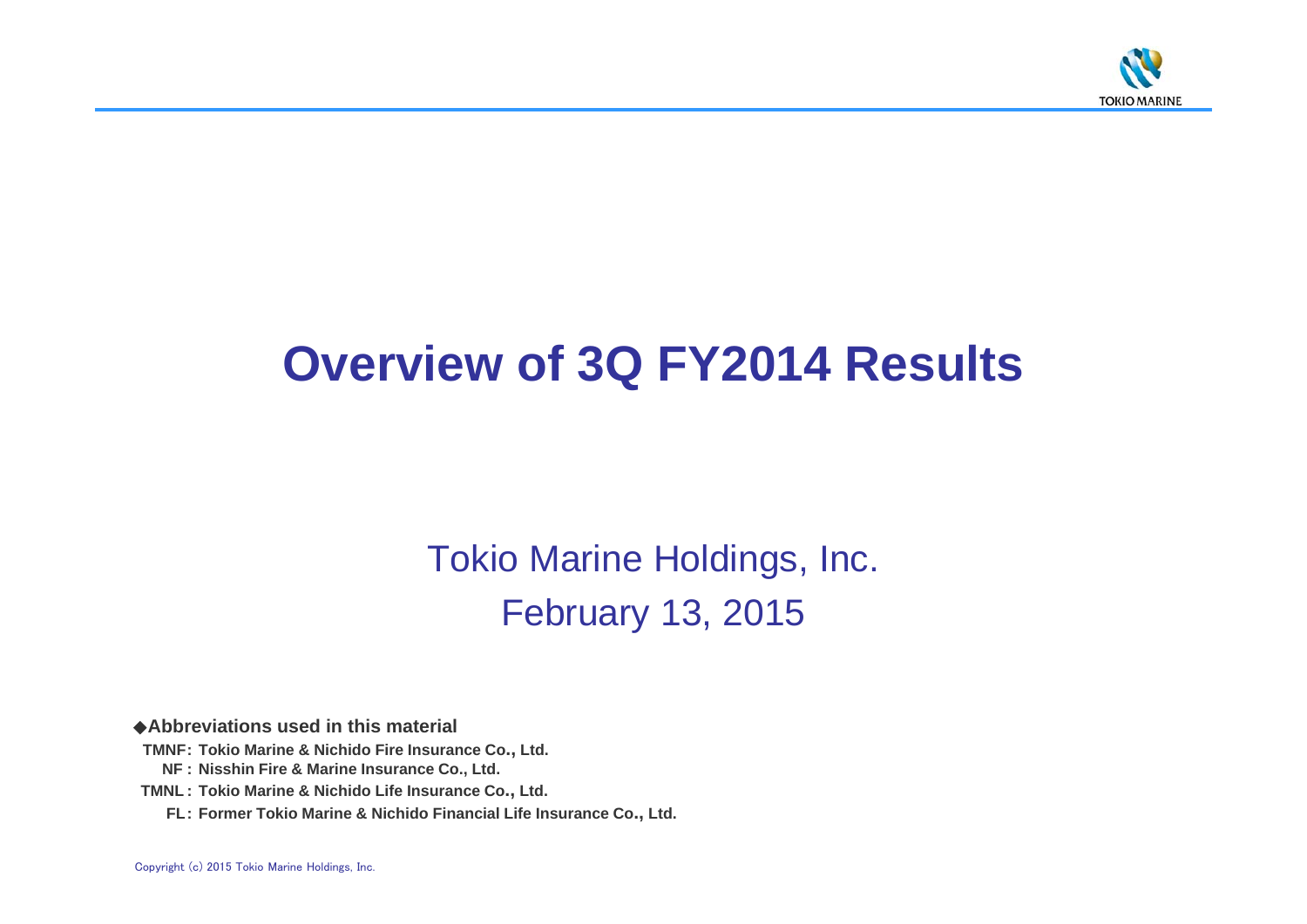# **Table of Contents**



## 3Q FY2014 Results

### • Consolidated Results Overview

| - Ordinary Income |  |
|-------------------|--|
|                   |  |
|                   |  |

### • Domestic Non-Life

| - TMNF 3Q Financial Results |  |
|-----------------------------|--|
|                             |  |
|                             |  |
| - TMNF Asset Management     |  |
|                             |  |

### • Domestic Life

|  | . MN<br>IVL JUT | -inancial Results |  |  |  |  |
|--|-----------------|-------------------|--|--|--|--|
|--|-----------------|-------------------|--|--|--|--|

### • International Insurance Business

| - Net Premiums Written |          |  |
|------------------------|----------|--|
|                        | ----- 12 |  |
|                        |          |  |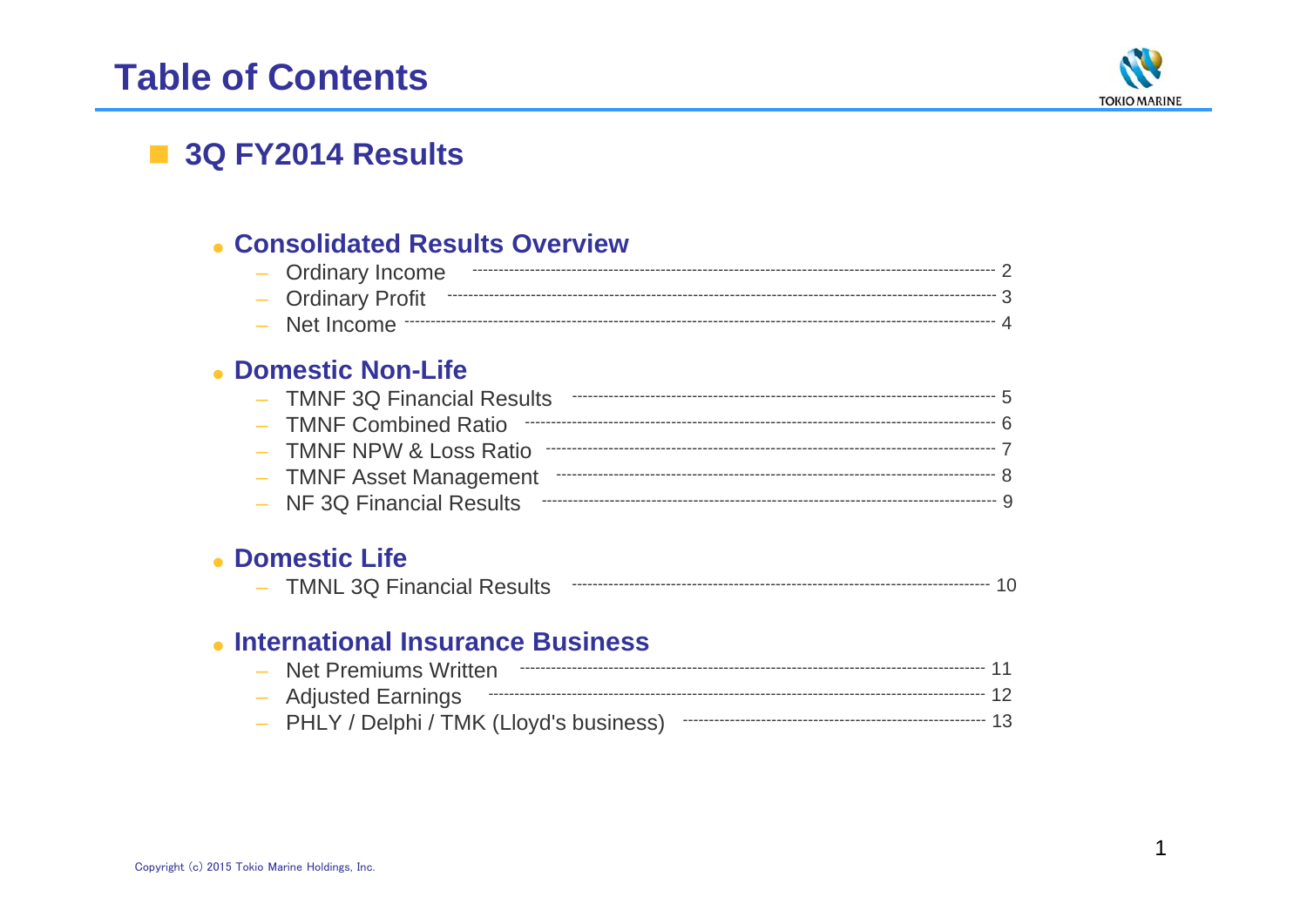# **Ordinary Income**



### **Ordinary Income** (billions of yen)



- – Net Premiums Written
	- **Increased in domestic non-life business including TMNF mainly** in auto
	- **Increased at overseas subsidiaries mainly due to organic** growth and depreciation of the yen
	- Life Insurance Premiums
		- **•** Decreased mainly due to an increase in the number of surrender of variable annuities in Japan, despite revenue growth at overseas subsidiaries mainly in Asia (excl. Japan)
- $\overline{a}$ Investment Income

–

**O** Decreased mainly due to a decrease in investment gains on separate accounts for variable annuities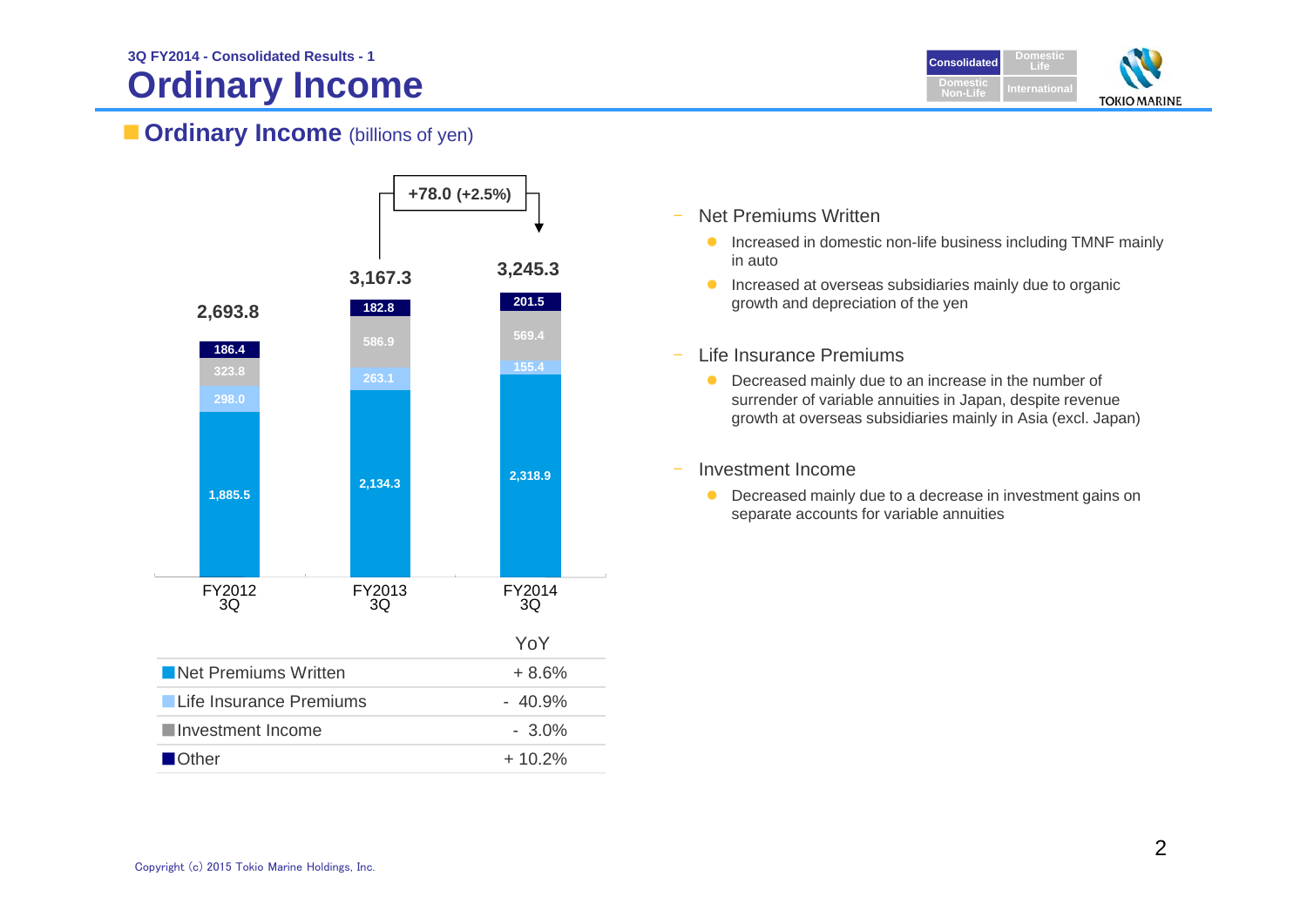### **Ordinary Profit 3Q FY2014 - Consolidated Results - 2**



### **Cordinary Profit** (billions of yen)



|                                 |       |                                        |         | (billions of yen) |  |  |
|---------------------------------|-------|----------------------------------------|---------|-------------------|--|--|
|                                 |       | FY2014<br>FY2013<br>Change<br>3Q<br>3Q |         |                   |  |  |
| Domestic Non-Life (DNL)         |       | 164.6                                  | 224.1   | 59.5              |  |  |
| Domestic Life (DL)              |       | 13.3                                   | 8.5     | $-4.7$            |  |  |
| Overseas Subsidiaries (Ovs)     |       | 97.7                                   | 115.0   | 17.2              |  |  |
| Financial and General (F&G)     |       | 4.4                                    | 4.3     | $-0.1$            |  |  |
| Consolidation Adjustments (Adj) |       | $-50.5$                                | $-92.1$ | $-41.6$           |  |  |
|                                 | Total | 229.6                                  | 259.9   | 30.2              |  |  |

On pages 3 and 4, figures of each business domain are calculated as follows, and they differ from segment information in the Summary Report:

Domestic Non-Life:Total of TMNF and NF

Domestic Life:Total of TMNL and FL

Consolidation Adjustments:Total of the followings: i) purchase method adjustments, ii) amortization of goodwill and negative goodwill, and iii) others (elimination, etc.)

\* The amount of dividends transferred between overseas subsidiaries which is to be eliminated on a consolidated basis, are deducted from the amount of ordinary income associated with "Overseas Subsidiaries"

Domestic Non-Life

TMNF: Increased by ¥51.4B YoY

- **•** Underwriting profit increased mainly due to:
	- $\checkmark$  Improvement in combined ratio mainly in auto, despite an increase in net provision for catastrophe loss reserves
- Net investment income and other increased mainly due to:
	- $\checkmark$  Increase in dividends from overseas subsidiaries

#### NF: Increased by ¥8.0B YoY

- **Increased mainly due to:** 
	- $\checkmark$  Decrease in net incurred losses mainly in fire and auto
	- $\checkmark$  Increase in amount taken down from catastrophe loss reserves due to the progress of claims payment relating to the snowstorms in Feb. 2014
- Domestic Life
	- $\bullet$  Decreased mainly due to an increase in provision for underwriting reserves to prepare for future changes of the market environment
- Overseas Subsidiaries
	- **Increased mainly due to the progress of various growth measures and the** depreciation of the yen, despite an increase in natural catastrophe losses and the reversal effect of temporary increase factors in FY2013
- Consolidation Adjustments
	- $\bullet$  Negative adjustment increased mainly due to an increase in elimination of intra-group dividends associated with an increase in dividends from consolidated subsidiaries at TMNF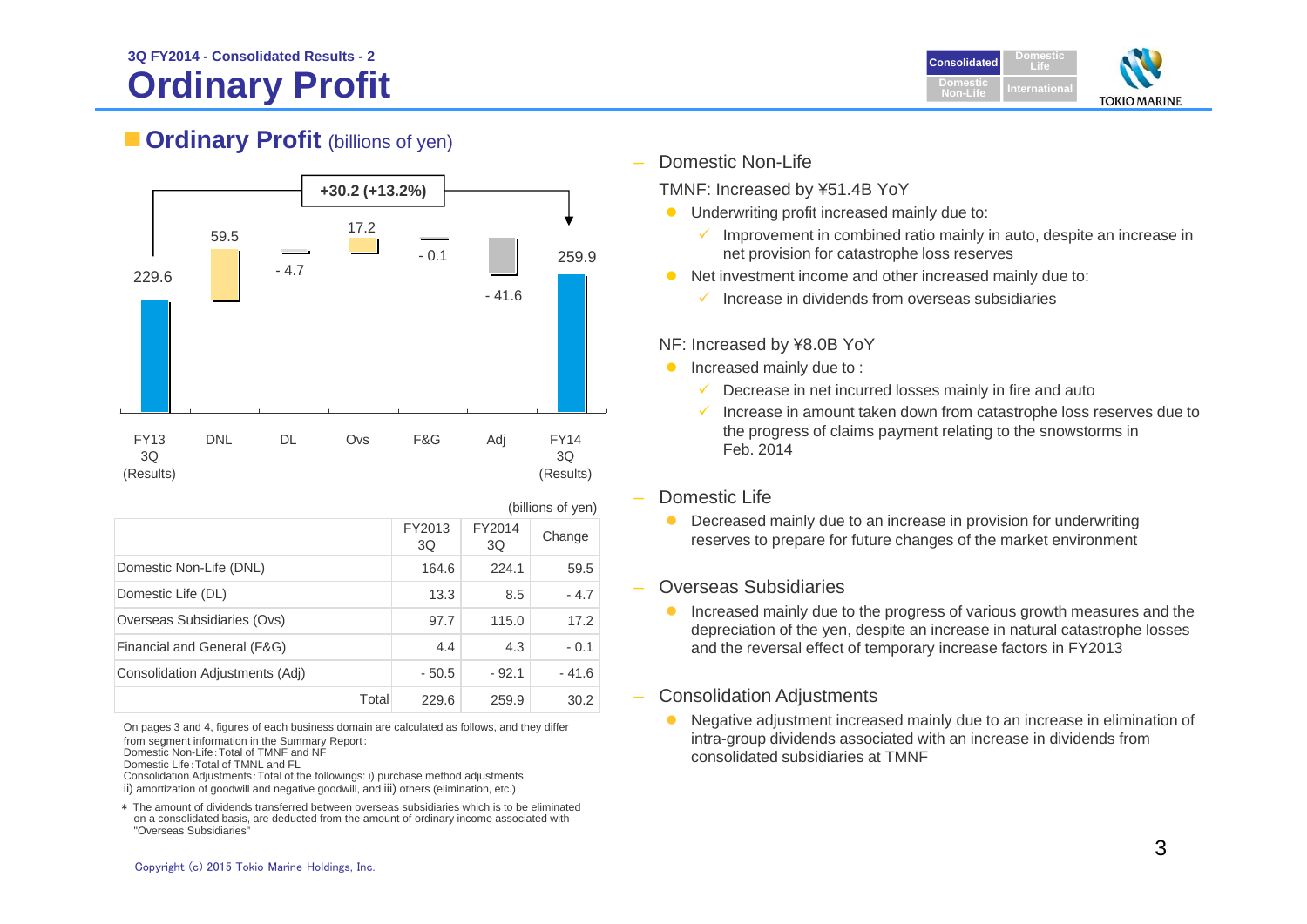

### **Net Income** (billions of yen)



|                                 |       |                                        |         | (billions of yen) |  |  |
|---------------------------------|-------|----------------------------------------|---------|-------------------|--|--|
|                                 |       | FY2013<br>FY2014<br>Change<br>3Q<br>3Q |         |                   |  |  |
| Domestic Non-Life (DNL)         |       | 111.8                                  | 190.4   | 78.5              |  |  |
| Domestic Life (DL)              |       | 8.2                                    | 21.1    | 12.8              |  |  |
| Overseas Subsidiaries (Ovs)     |       | 76.3                                   | 94.2    | 17.9              |  |  |
| Financial and General (F&G)     |       | 2.9                                    | 2.6     | $-0.3$            |  |  |
| Consolidation Adjustments (Adj) |       | $-49.1$                                | $-94.4$ | $-45.2$           |  |  |
|                                 | Total | 150.2                                  | 214.0   | 63.7              |  |  |

On pages 3 and 4, figures of each business domain are calculated as follows, and they differ

from segment information in the Summary Report:

Domestic Non-Life:Total of TMNF and NF

Domestic Life:Total of TMNL and FL

Consolidation Adjustments:Total of the followings: i) purchase method adjustments, ii) amortization of goodwill and negative goodwill, and iii) others (elimination, etc.)

\* The amount of dividends transferred between overseas subsidiaries which is to be eliminated on a consolidated basis, are deducted from the amount of ordinary income associated with "Overseas Subsidiaries"

 $\overline{\phantom{0}}$ Domestic Non-Life

TMNF: Increased by ¥69.8B YoY

- $\bullet$  Increased mainly due to the same factors as in ordinary profit, as well as a decrease in valuation allowance associated with a determination of liquidation of a securities subsidiary
- Domestic Life
	- **Increased mainly due to the recording of deferred tax assets of** FL, despite the same decrease factors as in ordinary profit

### Overseas Subsidiaries

- **Increased due to the same factors as in ordinary profit**
- Consolidation Adjustments
	- Negative adjustment increased due to the same factors as in ordinary profit

Copyright (c) 2015 Tokio Marine Holdings, Inc.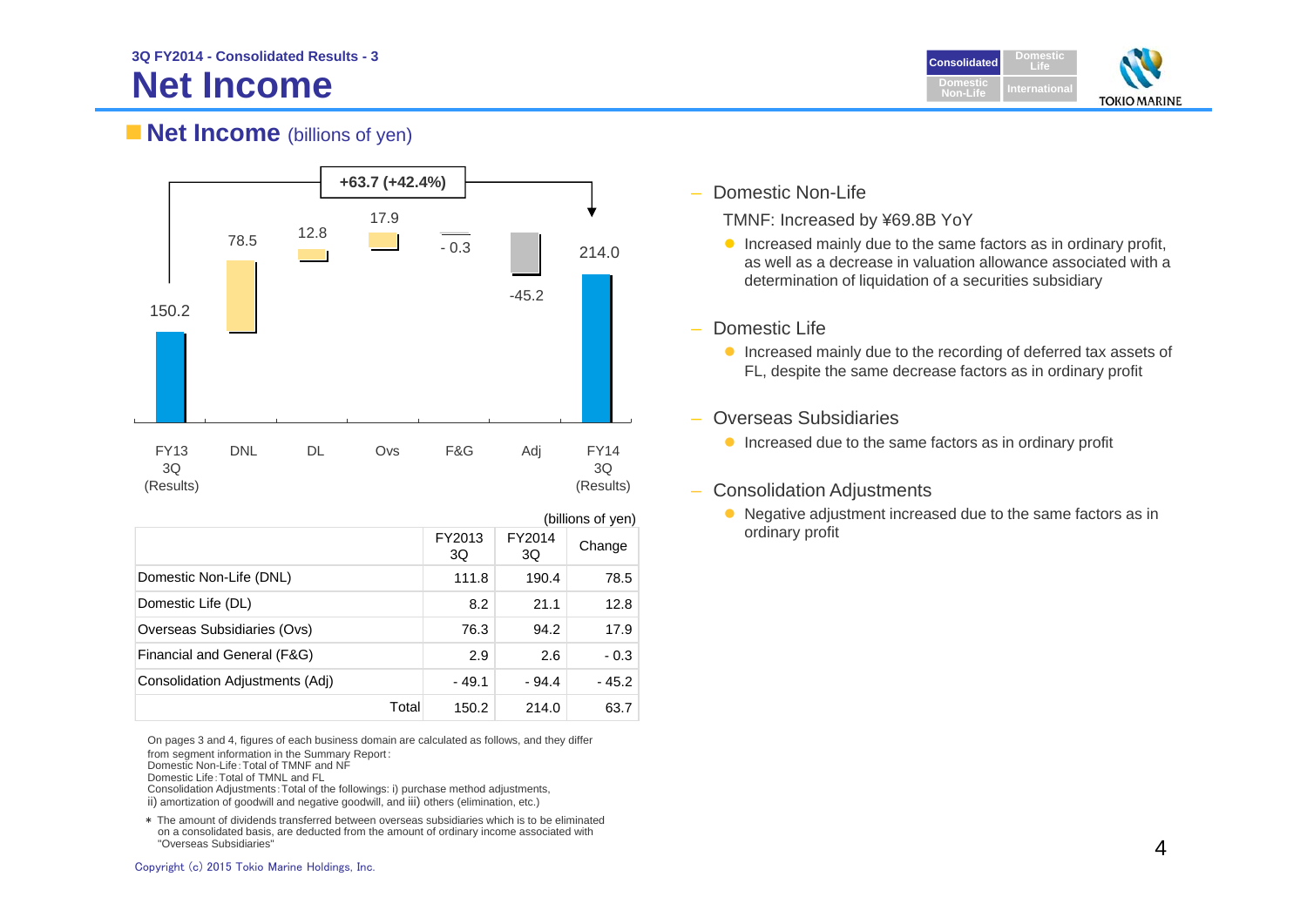#### **TMNF Financial Results 3Q FY2014 - Domestic Non-Life - 1Consolidated Consolidated**



### **Changes in Major P/L Items**

|                                   |                                                    | FY2013         | FY2014         |         |         |  |
|-----------------------------------|----------------------------------------------------|----------------|----------------|---------|---------|--|
|                                   |                                                    | 3Q             | 3Q             | YoY     |         |  |
|                                   |                                                    | <b>Results</b> | <b>Results</b> | Change  | $\%$    |  |
|                                   | <b>Underwriting profit/loss</b>                    | 29.7           | 43.6           | 13.8    | 46.6%   |  |
|                                   | Net premiums written                               | 1,467.2        | 1,515.9        | 48.6    | 3.3%    |  |
|                                   | Private insurance                                  | 1,265.7        | 1,308.9        | 43.2    | 3.4%    |  |
|                                   | Net incurred losses*                               | $-945.6$       | $-945.4$       | 0.1     | $-0.0%$ |  |
|                                   | Private insurance*                                 | $-764.3$       | $-768.6$       | $-4.2$  | 0.6%    |  |
|                                   | <b>Business expenses</b>                           | $-444.8$       | $-455.4$       | $-10.5$ | 2.4%    |  |
|                                   | Private insurance                                  | $-406.8$       | $-417.4$       | $-10.5$ | 2.6%    |  |
|                                   | Provision/Reversal of<br>catastrophe loss reserves | $-28.7$        | $-42.4$        | $-13.7$ | 47.6%   |  |
|                                   | Net investment income (loss) and other             | 128.7          | 167.2          | 38.5    | 30.0%   |  |
|                                   | Net investment income/loss                         | 144.8          | 179.7          | 34.9    | 24.1%   |  |
|                                   | Interest and dividends                             | 120.8          | 163.7          | 42.8    | 35.5%   |  |
|                                   | Gains/Losses on sales of securities                | 66.5           | 66.2           | $-0.3$  | $-0.6%$ |  |
|                                   | Impairment losses on securities                    | $-0.2$         | $-1.2$         | $-0.9$  | 332.2%  |  |
|                                   | Gains/Losses on derivatives                        | $-5.5$         | $-14.5$        | $-9.0$  | 163.9%  |  |
| <b>Ordinary profit/loss</b>       |                                                    | 159.0          | 210.5          | 51.4    | 32.4%   |  |
| <b>Extraordinary gains/losses</b> |                                                    | $-5.1$         | $-11.3$        | $-6.1$  | 120.3%  |  |
| <b>Net income/loss</b>            |                                                    | 108.1          | 178.0          | 69.8    | 64.6%   |  |

\*Including loss adjustment expenses

(Notes)

1. Plus and minus of the figures in the above table correspond to positive and negative to profit respectively

2. Private insurance includes all lines excluding compulsory automobile liability insurance and residential earthquake insurance

### – Underwriting Profit

(billions of yen, except for %)

Increased by ¥13.8B YoY to ¥43.6B

- $\bullet$  Net premiums written (Private insurance)
	- **1** Increase in all lines mainly in auto (See p.7 for details) (5.0% increase excluding the impact of the reorganization of the U.S. branch as an overseas subsidiary)
- $\bullet$  Net incurred losses (Private insurance)
	- **Increase in net incurred losses relating to natural catastrophes occurred** during the period
		- (3Q FY13: approx. ¥25B , 3Q FY14: approx. ¥26B)
	- Net incurred losses other than the above also increased mainly due to the reversal effect of outstanding claims reserves taken down relating to a claim occurred in the past year in fire, despite a decrease in auto, etc
- $\bullet$  Business expenses
	- Increase due to the impact of the consumption tax hike and an increase in agency commissions associated with revenue growth, etc.
- $\bullet$  Catastrophe loss reserves
	- Increase in net provision due to a decrease in amount taken down in auto, despite an increase in amount taken down in fire associated with the claims payment relating to the snowstorms\*

(Claims paid in 3Q FY14 relating to the snowstorms in Feb. 2014: approx. ¥42B)

#### – Net Investment Income and Other (See p.8 for details)

Increased by ¥38.5B YoY to ¥167.2B mainly due to an increase in dividends from overseas subsidiaries

#### – Net Income

Increased by ¥69.8B YoY to ¥178.0B mainly due to a decrease in valuation allowance associated with a determination of liquidation of a securities subsidiary, in addition to the factors above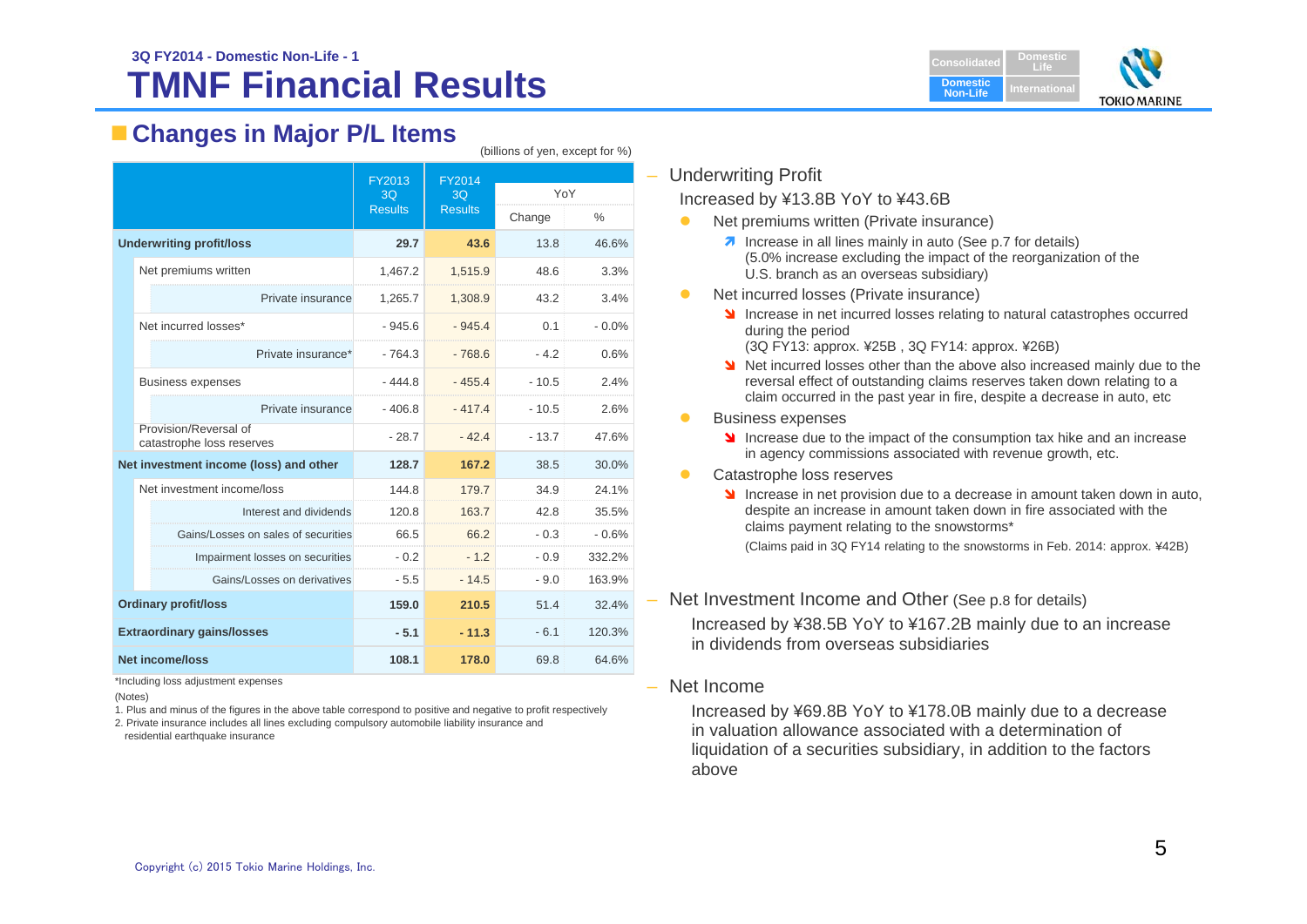#### **TMNF Combined Ratio 3Q FY2014 - Domestic Non-Life - 2Consolidated Consolidated**



### **Combined Ratio (Private insurance: W/P basis)**



| <b>Private insurance</b><br>E/I loss ratio* | <b>68.0%</b> | 62.1% | 60.5% | $-1.5pt$ |
|---------------------------------------------|--------------|-------|-------|----------|
| <b>Auto insurance</b><br>E/I loss ratio*    | 70.2%        | 65.6% | 61.9% | - 3.7pt  |

\* Including loss adjustment expenses

- Loss Ratio
	- W/P basis loss ratio improved by 0.7 points YoY to 58.2%
		- **A** Increase in net premiums written
		- **Decrease in claims paid in the lines other than fire**
		- Claims payment relating to the snowstorms in Feb. 2014

#### – Expense Ratio

- **Improved by 0.3 points YoY to 31.9%** 
	- **A** Increase in net premiums written
	- Impact of the consumption tax hike

#### Combined Ratio

 W/P basis combined ratio improved by 1.0 point YoY to 90.1% due to the factors above

#### (Reference)

- E/I basis loss ratio improved by 1.5 points YoY to 60.5% mainly due to improvement in underwriting results in auto
- E/I basis combined ratio improved by 1.8 points YoY to 92.4%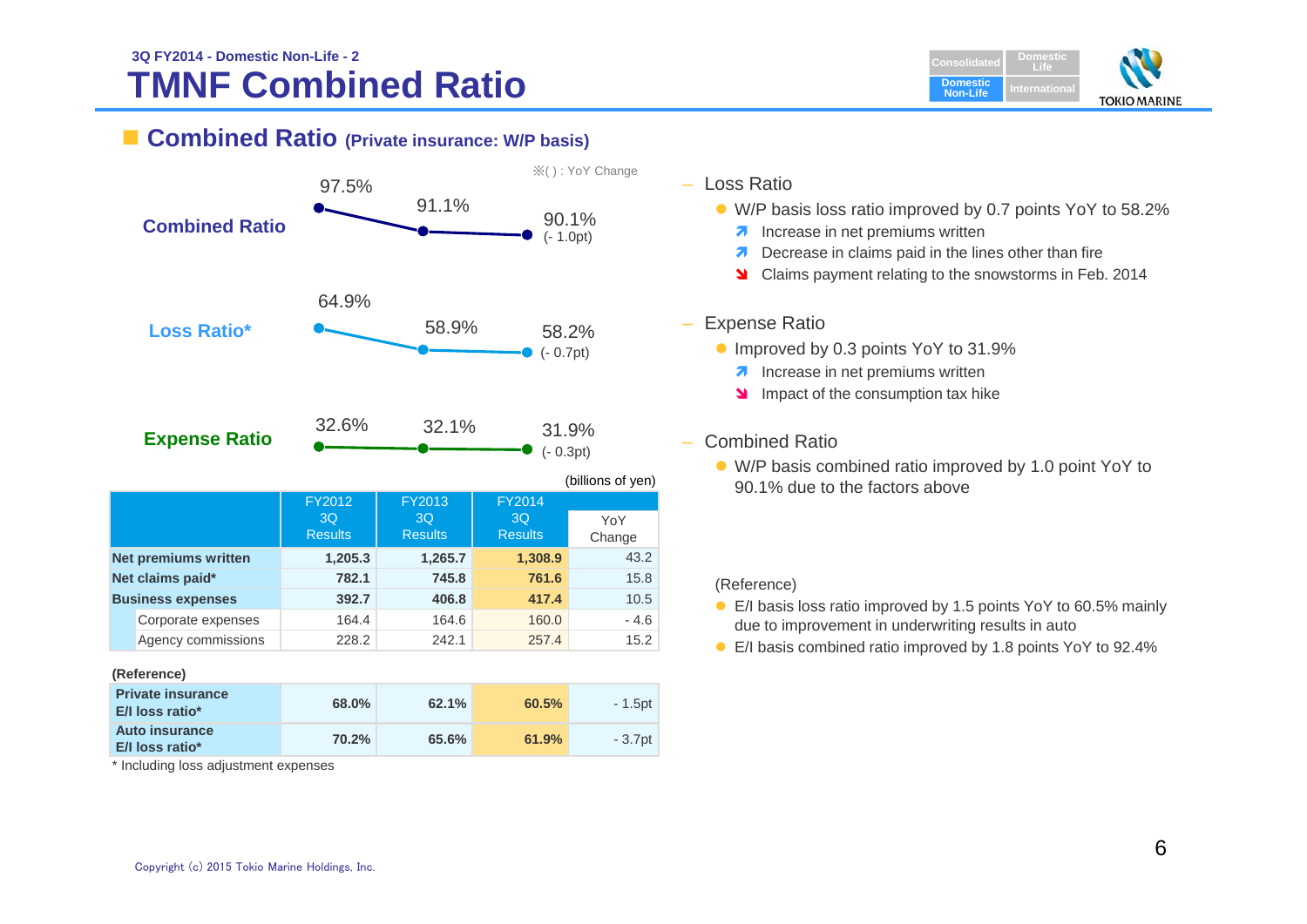# **TMNF NPW & Loss Ratio**



### ■ Net Premiums Written by Line

| (billions of yen, except for %)          |                |                            |        |      |
|------------------------------------------|----------------|----------------------------|--------|------|
|                                          | FY2013<br>3Q   | <b>FY2014</b><br>3Q<br>YoY |        |      |
|                                          | <b>Results</b> | <b>Results</b>             | Change | ℅    |
|                                          |                |                            |        |      |
| Fire                                     | 188.2          | 192.7                      | 4.4    | 2.4% |
| <b>Marine</b>                            | 48.1           | 48.2                       | 0.1    | 0.3% |
| P.A.                                     | 127.8          | 132.6                      | 4.8    | 3.8% |
| Auto                                     | 707.5          | 738.5                      | 31.0   | 4.4% |
| <b>CALI</b>                              | 200.4          | 205.9                      | 5.5    | 2.8% |
| Other                                    | 195.0          | 197.7                      | 2.6    | 1.4% |
| <b>Total</b>                             | 1,467.2        | 1,515.9                    | 48.6   | 3.3% |
| <b>Private insurance</b><br><b>Total</b> | 1,265.7        | 1,308.9                    | 43.2   | 3.4% |

### **W/P Loss Ratio by Line**

|                                          | <b>FY2013</b>        | FY2014               |               |
|------------------------------------------|----------------------|----------------------|---------------|
|                                          | 3Q<br><b>Results</b> | 3Q<br><b>Results</b> | YoY<br>Change |
| <b>Fire</b>                              | 50.1%                | 65.3%                | 15.1pt        |
| <b>Marine</b>                            | 62.7%                | 57.0%                | $-5.8pt$      |
| P.A.                                     | 53.6%                | 50.3%                | $-3.3pt$      |
| Auto                                     | 63.9%                | 60.8%                | $-3.1pt$      |
| CALI                                     | 89.9%                | 86.5%                | $-3.5pt$      |
| Other                                    | 51.5%                | 46.7%                | - 4.9pt       |
| <b>Total</b>                             | 63.1%                | 62.0%                | $-1.1$ pt     |
| <b>Private insurance</b><br><b>Total</b> | 58.9%                | 58.2%                | $-0.7pt$      |

#### – Major Factors of Changes in NPW

- $\bullet$  Fire: Increased mainly due to revenue growth in the domestic household sector, despite the impact of the reorganization of the U.S. branch as an overseas subsidiary
- $\bullet$  P.A.: Increased mainly due to rate revisions associated with revisions of reference-loss-cost rates by the General Insurance Rating Organization of Japan, as well as revenue growth in nationwide group P.A. insurance for employment injury
- $\bullet$  Auto: Increased mainly due to product and rate revisions and an increase in number of policies
- $\bullet$  CALI: Increased mainly due to rate revisions in Apr. 2013
- $\bullet$  Other: Increased mainly due to revenue growth in major contracts

- Major Factors of Changes in W/P Loss Ratio
	- · Fire: Worsened mainly due to claims payment relating to the snowstorms in Feb. 2014
	- Marine: Improved mainly due to the reversal effect of a major claim payment in FY2013
	- $\bullet$  P.A.: Improved mainly due to revenue growth
	- Auto: Improved mainly due to a decrease in the number of claims and revenue growth
	- $\bullet$  CALE Improved mainly due to revenue growth
	- $\bullet$  Other: Improved due to revenue growth and the reversal effect of a major claim payment in FY2013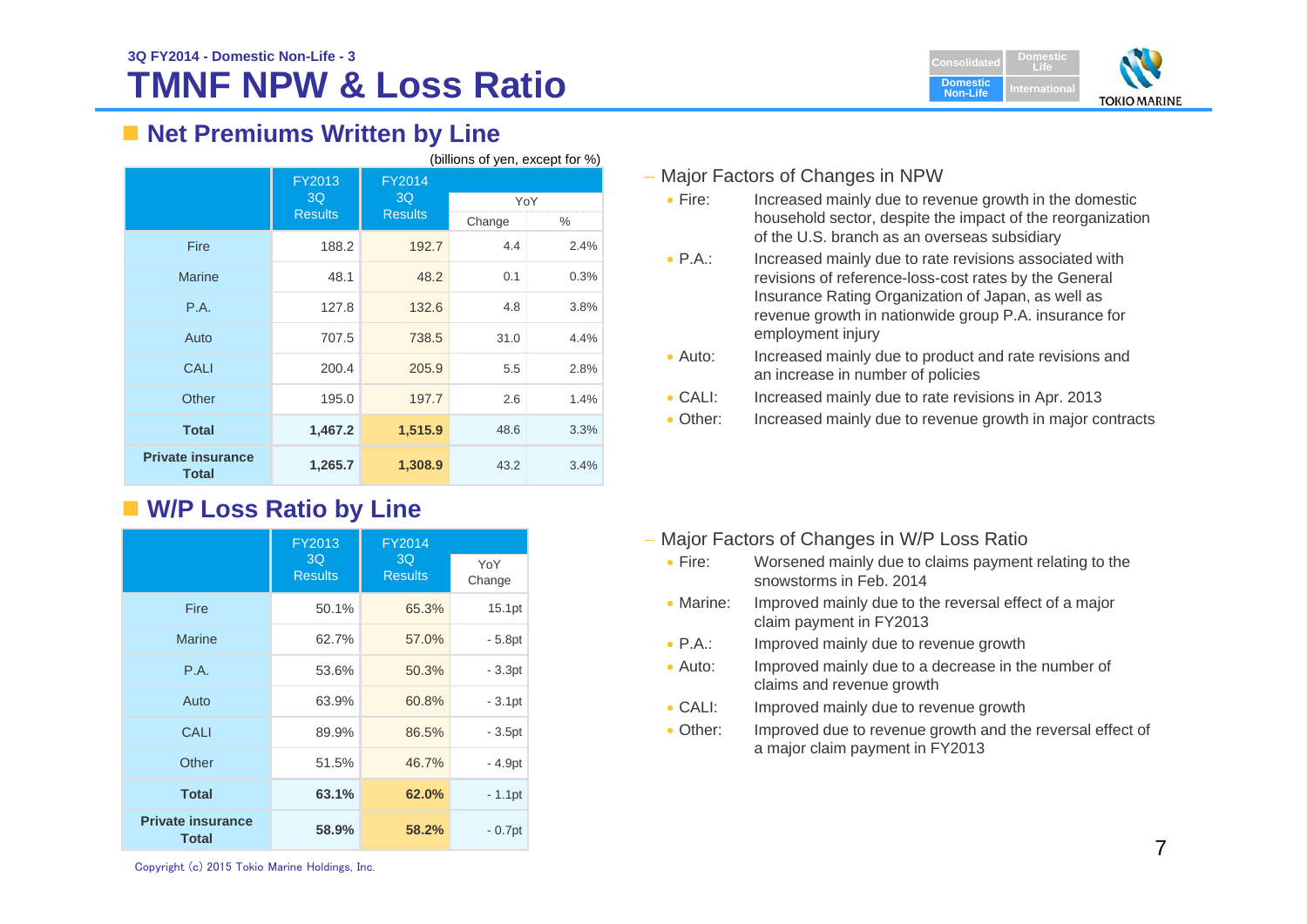

### **TMNF Net Investment Income and Other**

| (billions of yen)                                    |                |                |        |  |
|------------------------------------------------------|----------------|----------------|--------|--|
|                                                      | FY2013         | FY2014         |        |  |
|                                                      | 3Q             | 3O             | YoY    |  |
|                                                      | <b>Results</b> | <b>Results</b> | Change |  |
| Net investment income and other                      | 128.7          | 167.2          | 38.5   |  |
| Net investment income                                | 144.8          | 179.7          | 34.9   |  |
| Net interest and dividends income                    | 82.0           | 126.2          | 44.2   |  |
| Interest and dividends income                        | 120.8          | 163.7          | 42.8   |  |
| Dividends from domestic stocks                       | 45.8           | 51.3           | 5.4    |  |
| Dividends from foreign stocks                        | 28.9           | 67.2           | 38.2   |  |
| Income from domestic bonds                           | 23.7           | 21.9           | - 1.7  |  |
| Income from foreign bonds                            | 5.5            | 3.5            | $-2.0$ |  |
| Income from other domestic securities*1              | $-0.9$         | 1.2            | 2.1    |  |
| Income from other foreign securities*2               | 6.0            | 8.4            | 2.3    |  |
| Transfer of investment income<br>on deposit premiums | $-38.7$        | $-37.4$        | 1.3    |  |
| Net capital gains                                    | 62.8           | 53.5           | $-9.3$ |  |
| Gains/Losses on sales of securities                  | 66.5           | 66.2           | $-0.3$ |  |
| Impairment losses on securities                      | $-02$          | $-12$          | - 0.9  |  |
| Impairment losses on domestic stocks                 | $-0.2$         | $-0.7$         | $-0.4$ |  |
| Gains/Losses on derivatives                          | $-5.5$         | $-14.5$        | $-9.0$ |  |
| Other investment income and expenses                 | $-1.2$         | $-0.7$         | 0.5    |  |
| Others (Gains/Losses on foreign exchange, etc.)      | 3.3            | 3.8            | 0.5    |  |
| Other ordinary income and expenses                   | $-16.1$        | $-12.4$        | 3.6    |  |

\*1. Income from domestic securities excluding domestic stocks and domestic bonds

\*2. Income from foreign securities excluding foreign stocks and foreign bonds

Note: Plus and minus of the figures in the above table correspond to positive and negative to profit respectively

### **Example Sales of Business-Related Equities**

|                                    |                      |                      | (billions of yen) |
|------------------------------------|----------------------|----------------------|-------------------|
|                                    | FY2013               | FY2014               |                   |
|                                    | 3O<br><b>Results</b> | 3Q<br><b>Results</b> | YoY<br>Change     |
| Sales of business-related equities | 83                   | 86                   | 3                 |

– Net investment income and other increased by ¥38.5B YoY to ¥167.2B

- Net interest and dividends income increased by ¥44.2B YoY to ¥126.2B
	- **7** Dividends from foreign stocks:
		- ✓ Increase in dividends from overseas subsidiaries
	- **7** Dividends from domestic stocks:
		- $\checkmark$  Increase in dividends from business-related equities
- Net capital gains decreased by ¥9.3B YoY to ¥53.5B
	- Stains/Losses on derivatives:
		- $\checkmark$  Due to an increase in net losses on hedges mainly due to the decline in interest rates and the depreciation of the yen
- Other ordinary income and expenses improved by ¥3.6B YoY to  $¥ - 12.4B$

– Sales of business-related equities increased by ¥3B YoY to ¥86B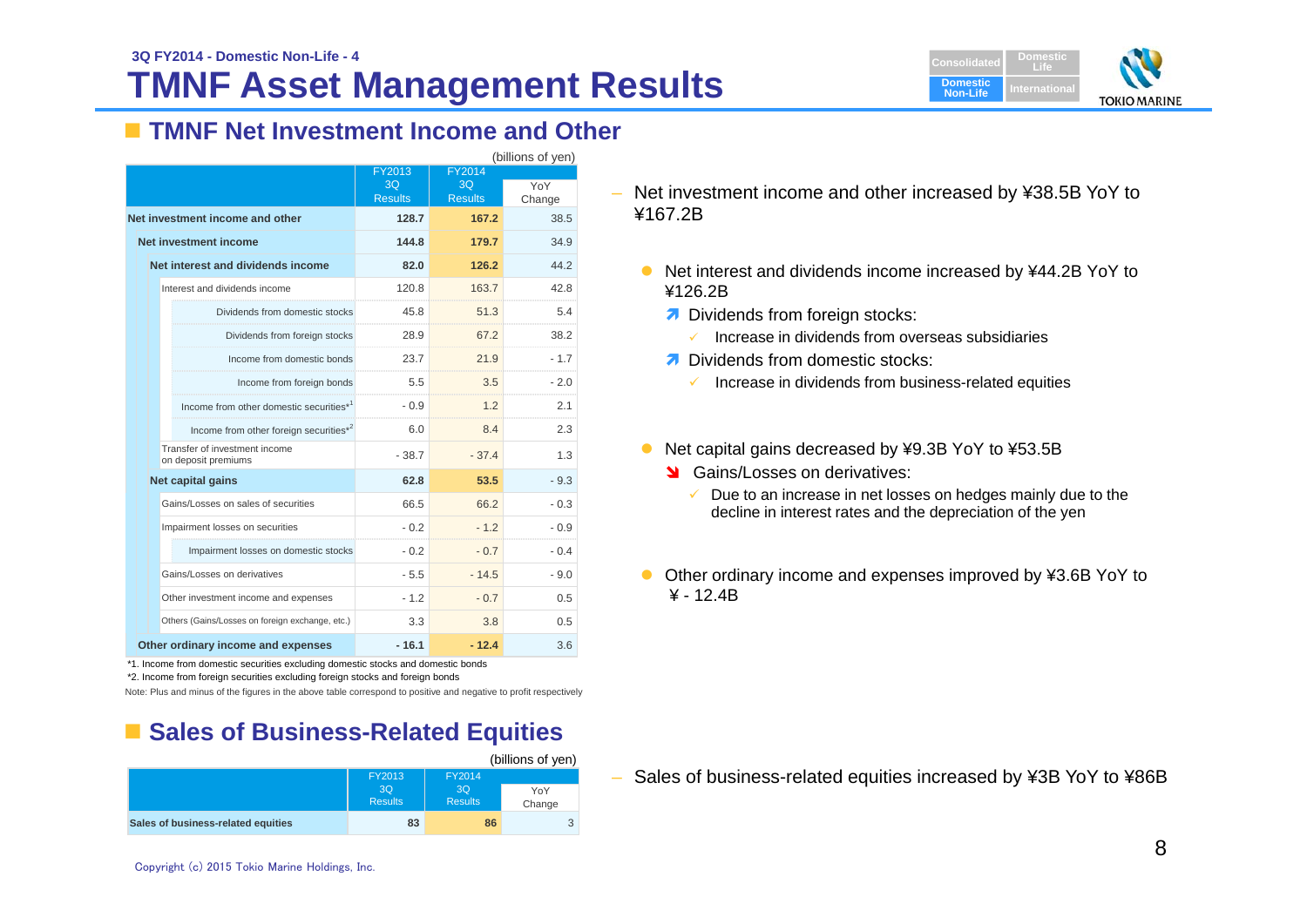#### **NF Financial Results 3Q FY2014 - Domestic Non-Life - 5Consolidated Consolidated**



### **Changes in Major P/L Items**

| (billions of yen, except for %)                   |                                                    |                                |                                |        |          |  |
|---------------------------------------------------|----------------------------------------------------|--------------------------------|--------------------------------|--------|----------|--|
|                                                   |                                                    | FY2013<br>3Q<br><b>Results</b> | FY2014<br>3Q<br><b>Results</b> |        |          |  |
|                                                   |                                                    |                                |                                | YoY    |          |  |
|                                                   |                                                    |                                |                                | Change | $\%$     |  |
| <b>Underwriting profit/loss</b>                   |                                                    | 3.7                            | 12.2                           | 8.5    | 229.4%   |  |
|                                                   | Net premiums written                               | 103.9                          | 103.2                          | $-0.7$ | $-0.7%$  |  |
|                                                   | Private insurance                                  | 88.8                           | 87.9                           | $-0.9$ | $-1.0%$  |  |
|                                                   | Net incurred losses*                               | $-66.6$                        | $-59.8$                        | 6.8    | $-10.2%$ |  |
|                                                   | Private insurance*                                 | $-53.7$                        | $-47.5$                        | 6.2    | $-11.7%$ |  |
|                                                   | <b>Business expenses</b>                           | $-33.3$                        | $-33.3$                        | 0.0    | $-0.1%$  |  |
|                                                   | Private insurance                                  | $-29.9$                        | $-29.7$                        | 0.1    | - 0.5%   |  |
|                                                   | Provision/Reversal of<br>catastrophe loss reserves | $-2.0$                         | $-0.0$                         | 2.0    | $-99.0%$ |  |
| Net investment income (loss) and other            |                                                    | 2.1                            | 1.4                            | $-0.6$ | $-31.1%$ |  |
|                                                   | Net investment income/loss                         | 2.3                            | 1.6                            | $-0.7$ | $-30.2%$ |  |
|                                                   | Interest and dividends                             | 3.3                            | 3.3                            | 0.0    | 0.7%     |  |
|                                                   | Gains/Losses on sales of securities                | 1.1                            | 0.1                            | $-1.0$ | $-90.1%$ |  |
|                                                   | Gains/Losses on derivatives                        | $-0.7$                         | $-0.3$                         | 0.4    | $-59.3%$ |  |
|                                                   | <b>Ordinary profit/loss</b>                        | 5.5                            | 13.6                           | 8.0    | 144.0%   |  |
| <b>Extraordinary gains/losses</b>                 |                                                    | $-0.1$                         | 0.0                            | 0.2    |          |  |
| <b>Net income/loss</b>                            |                                                    | 3.7                            | 12.4                           | 8.7    | 234.1%   |  |
| Loss ratio (All lines total, W/P basis)*          |                                                    | 62.7%                          | 63.7%                          | 1.0pt  |          |  |
| <b>Expense ratio (All lines total, W/P basis)</b> |                                                    | 32.1%                          | 32.3%                          | 0.2pt  |          |  |
| Combined ratio*                                   |                                                    | 94.8%                          | 96.0%                          | 1.2pt  |          |  |

\* Including loss adjustment expenses

(Notes)

1. Plus and minus of the figures in the above table correspond to positive and negative to profit respectively

2. Private insurance includes all lines excluding compulsory automobile liability insurance and residential earthquake insurance

#### ‒ Underwriting Profit

- Increased by ¥8.5B YoY to ¥12.2B
	- **Decrease in net premiums written due to a decrease in** fire mainly in long-term policies, despite a revenue growth in auto owing to an increase in new policies and rate revisions
	- Decrease in net incurred losses mainly in fire and auto
	- **Increase in amount taken down from catastrophe loss** reserves associated with claims payment relating to the snowstorms in Feb. 2014
- Net Investment Income and Other
	- Decreased by ¥0.6B YoY to ¥1.4B mainly due to a decrease in gains on sales of securities
- Net Income
	- Accordingly, increased by ¥8.7B YoY to ¥12.4B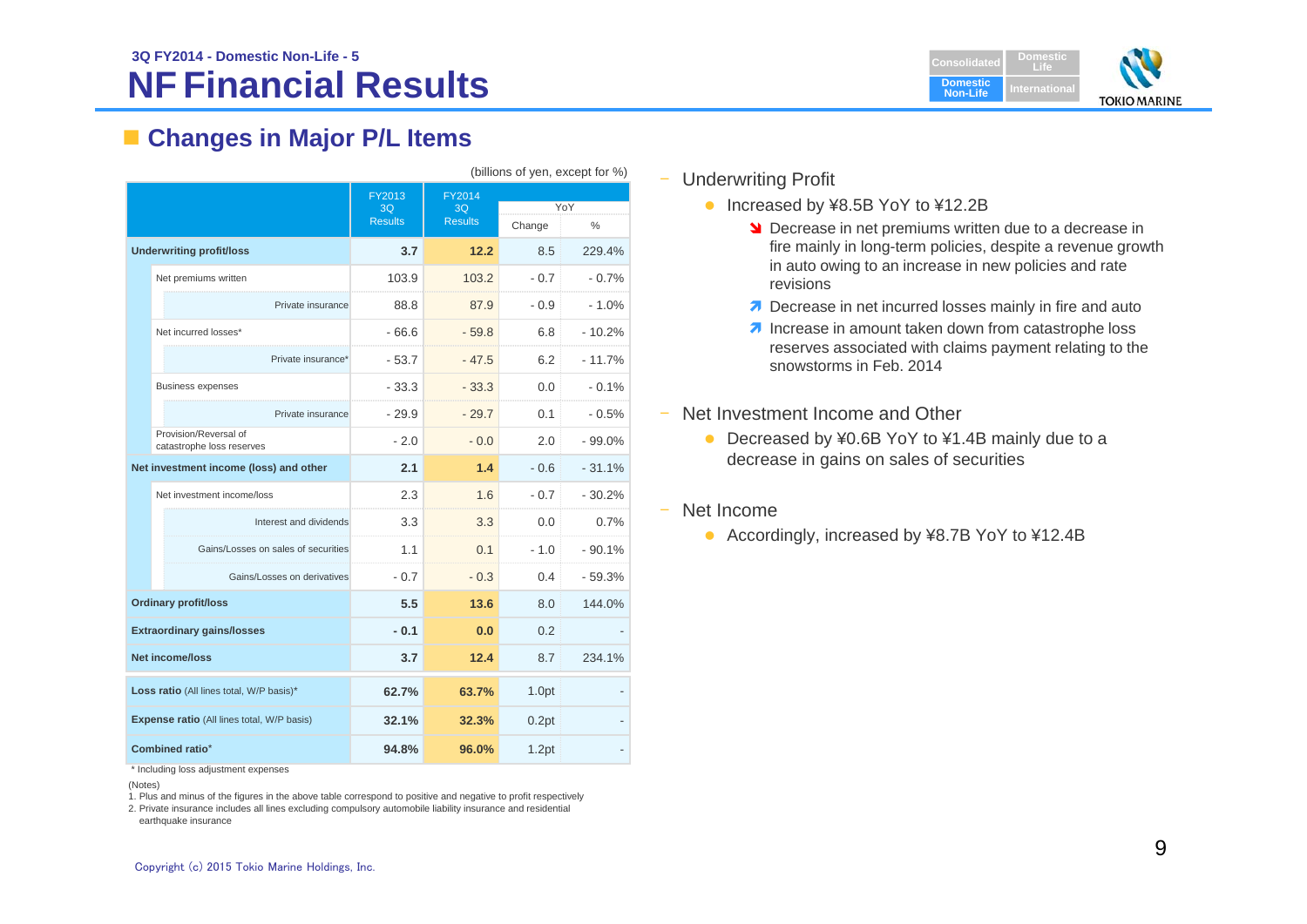### **TMNL Financial Results3Q FY2014 - Domestic Life** Consolidate



### **Annualized Premiums (ANP) and Key Figures**

(billions of yen)



Note: Since TMNL and FL merged on October 1st 2014, 3Q FY2014 results of TMNL are the sum of its pre-merger results in the first half (April - September) and post-merger results in and after October 2014

New Policies ANP

● Increased by 23.2% YoY due to favorable sales growth in the first-sector line and individual annuity

- In-force Policies ANP
	- Increased by 42.4% from the end of FY2013 (YoY increase of 48.1%) mainly due to incorporating FL's in-force policies through the merger with FL
	- Even excluding the impact from the merger, increased by 10.0% from the end of FY2013 (YoY increase of 14.4%) due to a steady increase in in-force policies
- Insurance Premiums and Other
	- Increased by ¥81.4B YoY to ¥537.4B due to a favorable increase in new policies and in-force policies
- Net Income
	- Increased by ¥12.1B YoY to ¥20.2B mainly due to the recording of deferred tax assets of FL, despite an increase in provision for underwriting reserves to prepare for future changes of the market environment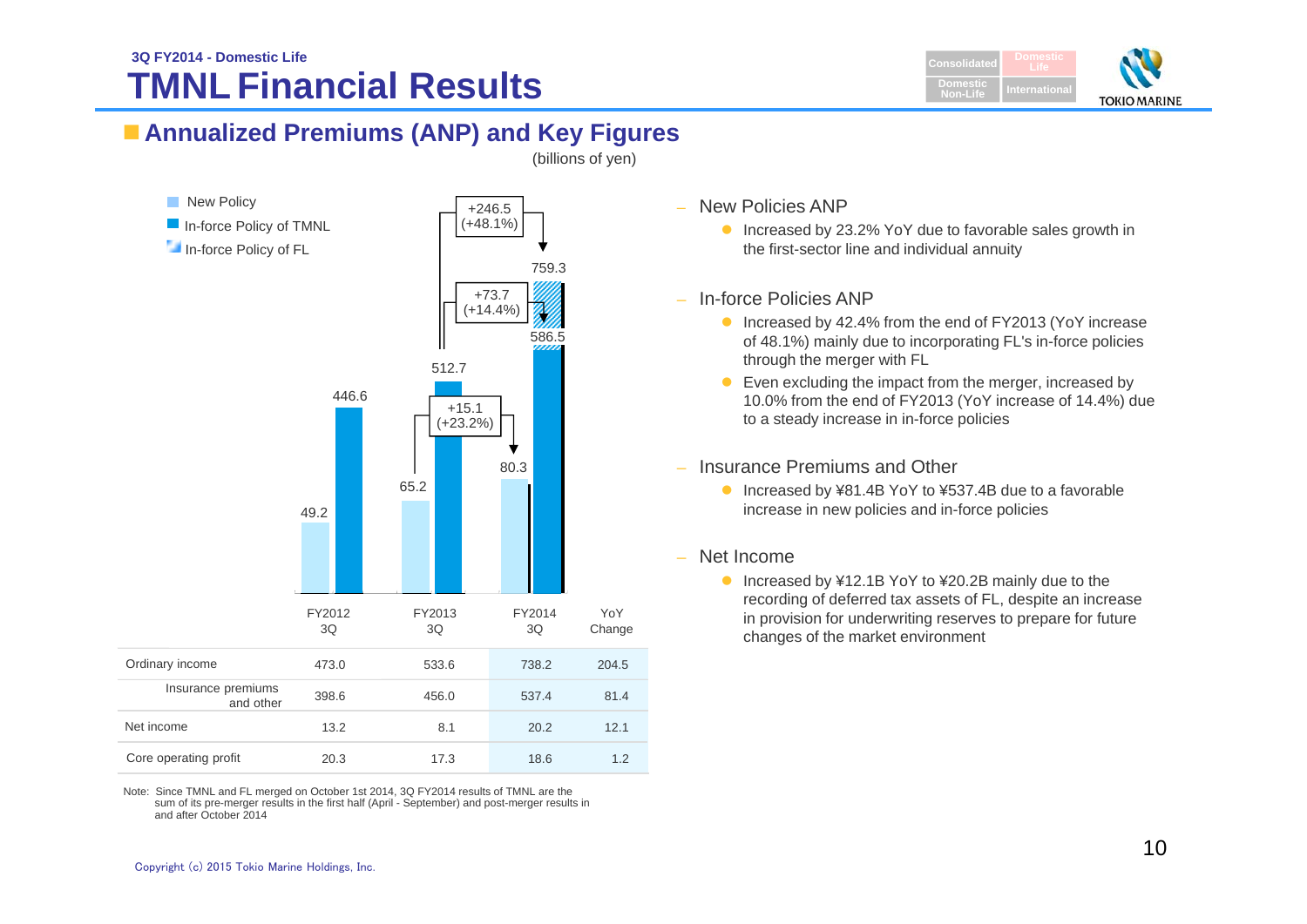### **Net Premiums Written 3Q FY2014 Results - International Insurance Business - 1**



### **Net Premiums Written (NPW)**

|                              |                                   |                         |                         |        |     | (billions of yen, except for %)         |  |
|------------------------------|-----------------------------------|-------------------------|-------------------------|--------|-----|-----------------------------------------|--|
|                              |                                   | FY2013<br>3Q            | FY2014<br>3Q            |        |     |                                         |  |
|                              |                                   | <b>Results</b>          | <b>Results</b>          | YoY    |     | (Ref.)                                  |  |
| Applied FX rate<br>(USD/JPY) |                                   | As of end-<br>Sep. 2013 | As of end-<br>Sep. 2014 | Change | %   | YoY<br>(Excluding                       |  |
|                              |                                   | JPY 97.7                | JPY 109.4               |        |     | $FX$ effects) <sup><math>2</math></sup> |  |
|                              | North America                     | 371.2                   | 441.8                   | 70.5   | 19% | 6%                                      |  |
|                              | Europe<br>(incl. Middle East)     | 112.6                   | 115.7                   | 3.0    | 3%  | $-9%$                                   |  |
|                              | South &<br><b>Central America</b> | 78.7                    | 96.9                    | 18.2   | 23% | 21%                                     |  |
|                              | Asia                              | 72.4                    | 82.6                    | 10.1   | 14% | 3%                                      |  |
|                              | Reinsurance                       | 87.8                    | 123.0                   | 35.1   | 40% | 25%                                     |  |
| Total Non-Life <sup>*1</sup> |                                   | 722.9                   | 860.3                   | 137.4  | 19% | 7%                                      |  |
| Life                         |                                   | 54.7                    | 91.4                    | 36.6   | 67% | 51%                                     |  |
| <b>Total</b>                 |                                   | 777.7                   | 951.8                   | 174.1  | 22% | 11%                                     |  |

\*1: Total Non-Life figures include some life insurance figures of composite overseas subsidiaries

\*2: Excluding FX effects due to yen conversion

 Net premiums written increased by 22% YoY mainly due to the progress of growth measures in each business segment and the depreciation of the yen

#### North America

 $\bullet$  Increased mainly due to high retention ratio and rate increases on the renewal book at Philadelphia and Delphi

#### Europe

 $\bullet$  Increased due to the depreciation of the yen, although NPW on a local currency basis decreased mainly due to the softening of the market

#### South & Central America

 $\bullet$  Increased due to strong sales of auto insurance in Brazil, the mainstay product in the local business

#### Asia

 $\bullet$  Increased mainly due to strong sales of auto insurance in Malaysia and India, despite the decrease in Thailand due to the slowdown in auto sales

#### Reinsurance

 $\bullet$  Increased mainly due to the expansion of non-catastrophe business and multi-year policies, despite the softening of the market

#### Life

 $\bullet$ Increased due to sales growth in Singapore and Malaysia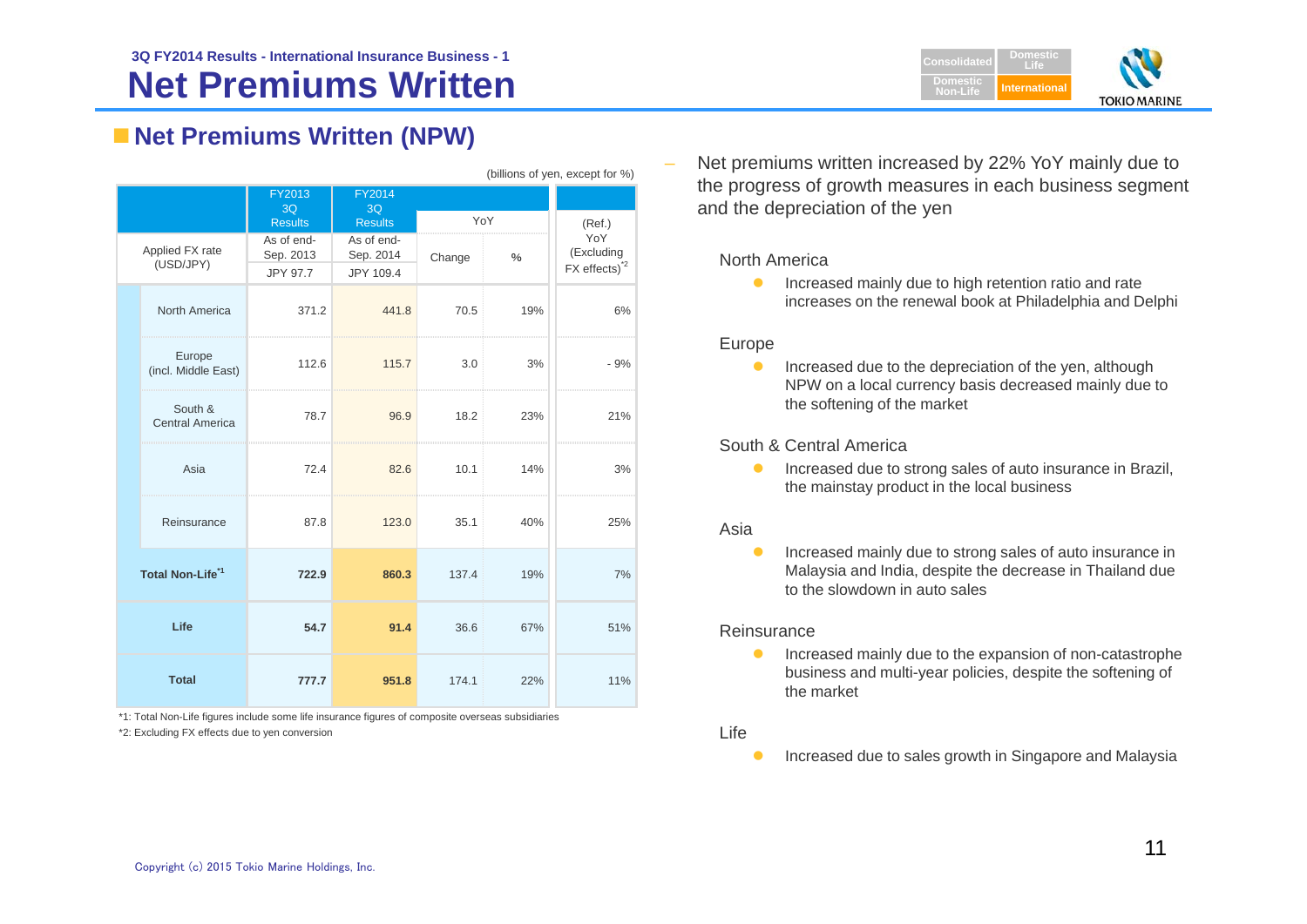# **Adjusted Earnings**



### **Adjusted Earnings**

| (DIIIIONS OF YEAR EXCEPT FOR %)    |                                   |                 |                |                  |        |                           |  |
|------------------------------------|-----------------------------------|-----------------|----------------|------------------|--------|---------------------------|--|
|                                    |                                   | FY2013          | FY2014         |                  |        |                           |  |
|                                    |                                   | 3Q              | 3Q             |                  |        |                           |  |
|                                    |                                   | <b>Results</b>  | <b>Results</b> | YoY              |        | (Ref.)                    |  |
| Applied FX rate<br>(USD/JPY)       |                                   | As of end-      | As of end-     |                  |        | YoY                       |  |
|                                    |                                   | Sep. 2013       | Sep. 2014      | Change           | $\%$   | (Excluding                |  |
|                                    |                                   | <b>JPY 97.7</b> | JPY 109.4      |                  |        | FX effects) <sup>*2</sup> |  |
|                                    | North America                     | 51.5            | 57.3           | 5.8              | 11%    | $-1%$                     |  |
|                                    | Europe<br>(incl. Middle East)     | 13.3            | 16.4           | 3.1              | 24%    | 10%                       |  |
|                                    | South &<br><b>Central America</b> | 0.8             | 4.7            | 3.8 <sup>°</sup> | 431%   | 417%                      |  |
|                                    | Asia                              | 19.9            | 13.7           | $-6.1$           | $-31%$ | $-38%$                    |  |
|                                    | Reinsurance                       | 11.2            | 10.1           | $-1.0$           | $-9%$  | $-19%$                    |  |
| Total Non-Life <sup>"1</sup>       |                                   | 97.8            | 102.3          | 4.5              | 5%     | $-6%$                     |  |
| Life                               |                                   | 2.0             | 5.6            | 3.5              | 174%   | 145%                      |  |
| <b>Total</b><br>(After adjustment) |                                   | 99.0            | 107.0          | 8.0              | 8%     | $-3%$                     |  |

\*1: Total Non-Life figures include some life insurance figures of composite overseas subsidiaries

\*2: Excluding FX effects due to yen conversion

 $\epsilon$  of  $\epsilon$   $\epsilon$   $\epsilon$   $\epsilon$   $\epsilon$ 

 Increased by ¥8.0B YoY to ¥107.0B mainly due to the progress of various growth measures and the depreciation of the yen, despite an increase in natural catastrophe losses and the reversal effect of a decrease in reserves in FY2013 related to Thai flood

#### North America

**Increased mainly due to an increase in investment income at** Delphi associated with an increase in investment assets and the depreciation of the yen, despite an increase in natural catastrophe losses at Philadelphia

#### Europe

**Increased mainly due to the depreciation of the yen and an** increase in foreign exchange gains associated with the appreciation of the dollar to the pound

#### South & Central America

**Increased mainly due to organic growth and improved combined** ratio in auto business in Brazil

#### Asia

 $\bullet$  Decreased mainly due to the reversal effect of a decrease in reserves related to Thai flood recorded in FY2013

#### **Reinsurance**

- Decreased mainly due to the impact of natural catastrophe losses (including an increase in reserves for claims occurred in the previous years)
- Life
	- $\bullet$  Increased mainly due to an increase in new policies in Singapore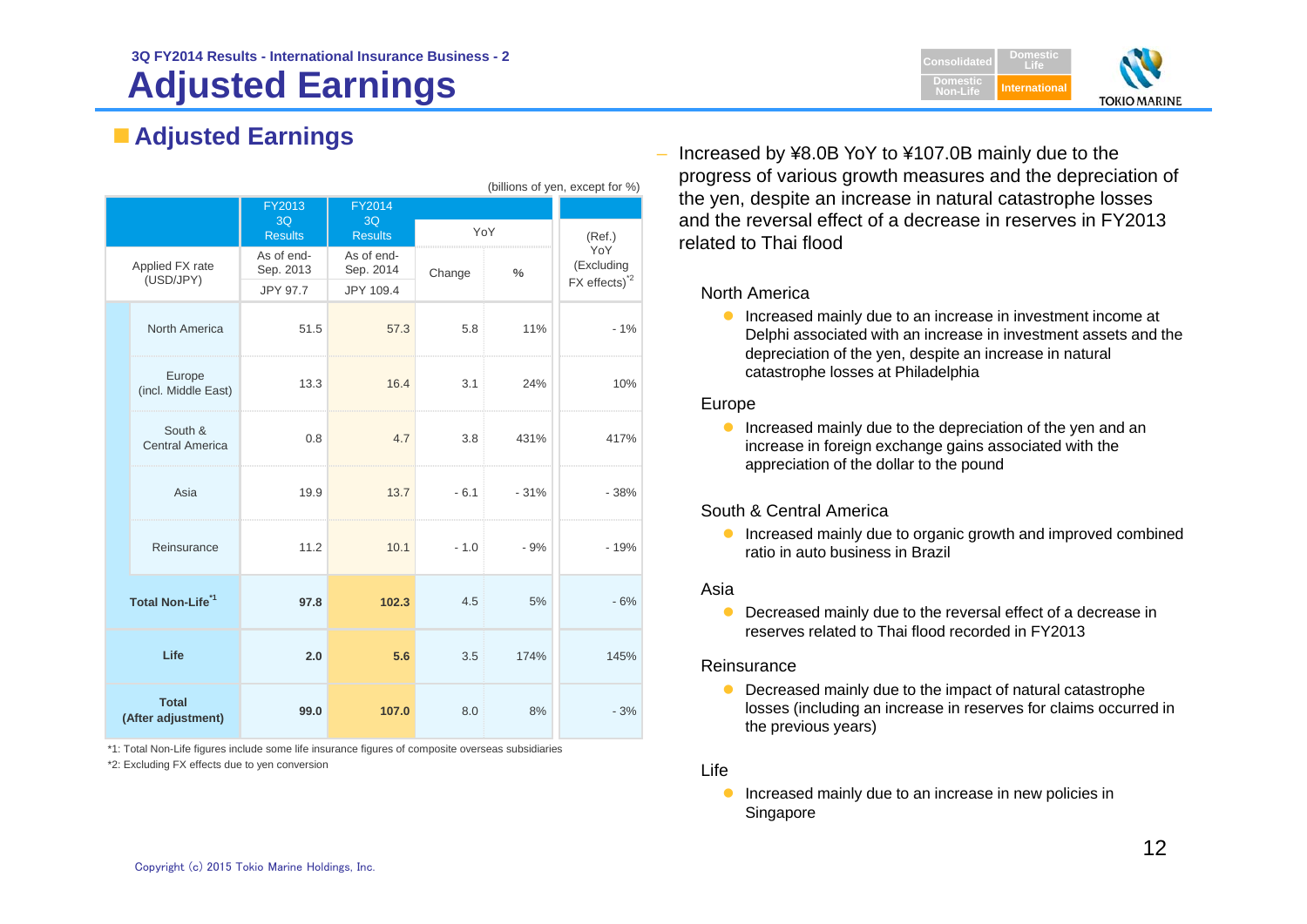

### **Net Premiums Written**

| (billions of yen, except for %)                       |                         |                         |        |      |                   |
|-------------------------------------------------------|-------------------------|-------------------------|--------|------|-------------------|
|                                                       | FY2013<br>3Q            | <b>FY2014</b><br>3Q     |        |      |                   |
|                                                       | <b>Results</b>          | <b>Results</b>          |        | YoY  | (Ref.)            |
| Applied FX rate                                       | As of end-<br>Sep. 2013 | As of end-<br>Sep. 2014 | Change | $\%$ | YoY<br>(Excluding |
| (USD/JPY)                                             | <b>JPY 97.7</b>         | JPY 109.4               |        |      | FX effects)       |
| Philadelphia                                          | 185.6                   | 227.1                   | 41.4   | 22%  | 9%                |
| Delphi                                                | 141.9                   | 167.5                   | 25.5   | 18%  | 5%                |
| Tokio Marine Kiln (Lloyd's business)<br>(former Kiln) | 93.4                    | 95.2                    | 1.7    | 2%   | $-9%$             |

\* Excluding FX effects due to yen conversion

### **Adjusted Earnings**

| (billions of yen, except for %)                       |                         |                         |        |       |                                             |  |
|-------------------------------------------------------|-------------------------|-------------------------|--------|-------|---------------------------------------------|--|
|                                                       | <b>FY2013</b>           | <b>FY2014</b>           |        |       |                                             |  |
|                                                       | 3Q<br><b>Results</b>    | 3Q<br><b>Results</b>    | YoY    |       | (Ref.)                                      |  |
| Applied FX rate                                       | As of end-<br>Sep. 2013 | As of end-<br>Sep. 2014 | Change | $\%$  | YoY<br>(Excluding<br>$\mathsf{FX}$ effects) |  |
| (USD/JPY)                                             | <b>JPY 97.7</b>         | JPY 109.4               |        |       |                                             |  |
| Philadelphia                                          | 25.5                    | 25.7                    | 0.1    | $1\%$ | $-10%$                                      |  |
| Delphi                                                | 22.2                    | 27.5                    | 5.3    | 24%   | 11%                                         |  |
| Tokio Marine Kiln (Lloyd's business)<br>(former Kiln) | 13.9                    | 16.9                    | 3.0    | 22%   | 8%                                          |  |

\* Excluding FX effects due to yen conversion